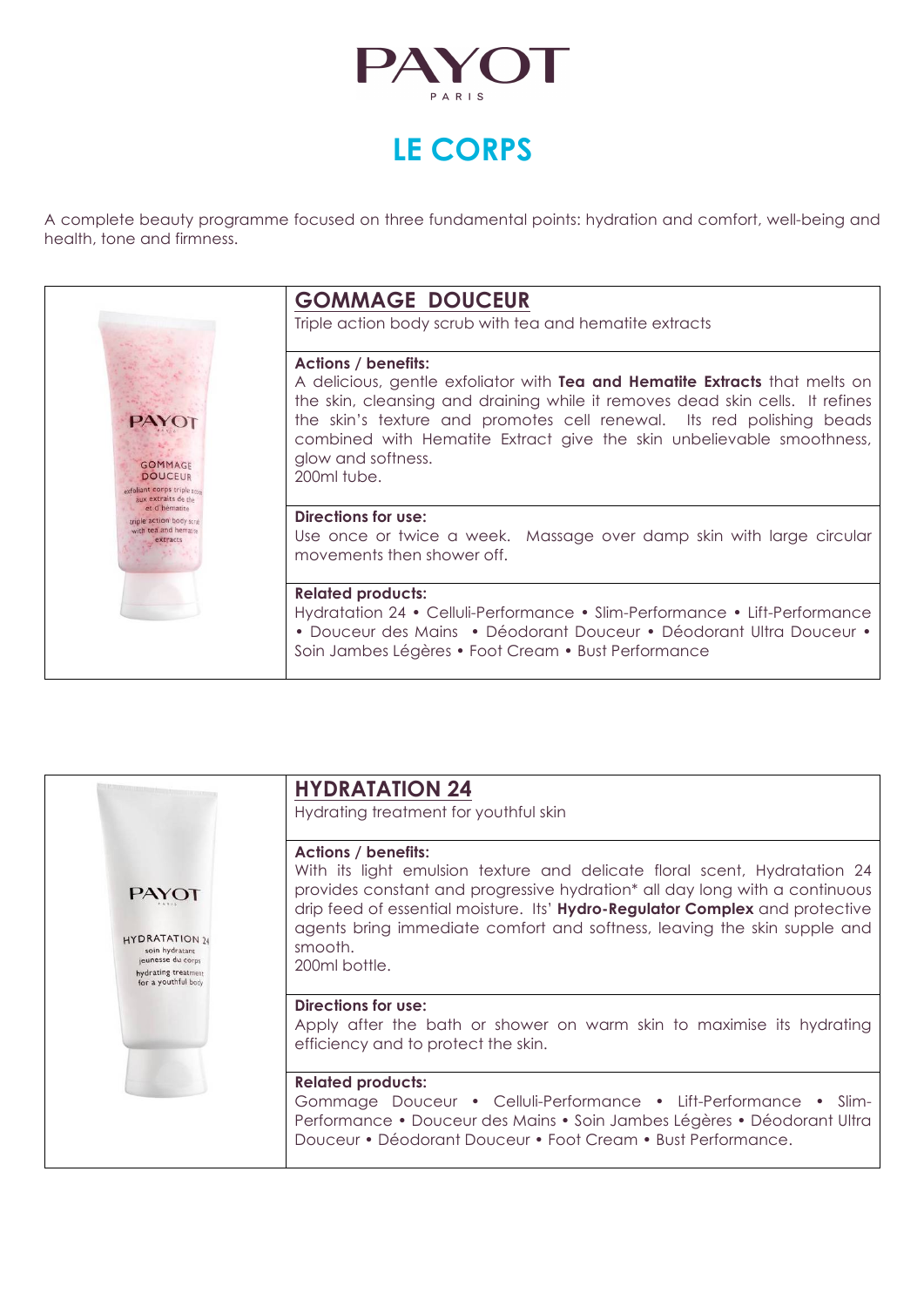



# **DOUCEUR DES MAINS**

Nourishing softening hand cream

## **Actions / benefits:**

For both beauty and comforting care, DOUCEUR DES MAINS provides deep nourishing and softening performance. Its' very gentle formula leaves your hands feeling supple, velvety soft and truly comfortable, without leaving an oily film. 75ml tube.

#### **Directions for use:**

Apply throughout the day as required. Gently massage into your hands, from fingertips to wrist, every time you wash them. Fast-absorbing formula.

#### **Related products:**

Gommage Douceur • Hydratation 24 • Celluli-Performance • Lift-Performance • Slim-Performance •Soin Jambes Légères • Déodorant Ultra Douceur • Déodorant Douceur • Foot Cream • Bust Performance.



# **DOUCEUR DES PIEDS**

Nourishing softening foot cream

#### **Actions / benefits:**

An ultra-fresh powdery gel that delights tired, overworked, damaged feet. With just a few minutes of massaging a day, its "spa" formula will have you happily on your feet again. The star ingredient is **Tapioca Powder** to cleanse and absorb dampness. **Essential oils of Peppermint and Lavender** cool and relieve fatigue, while **Shea Butter** smoothes and softens dry, cracked feet. The plus: a magical texture that turns into a powdery, satiny veil. 125ml tube.

# **Directions for use:**

Apply daily to the entire foot or throughout the day to relieve aches and/or dampness.

#### **Related products:**

Gommage Douceur • Hydratation 24 • Celluli-Performance • Lift-Performance • Slim-Performance •Soin Jambes Légères • Déodorant Ultra Douceur • Déodorant Douceur.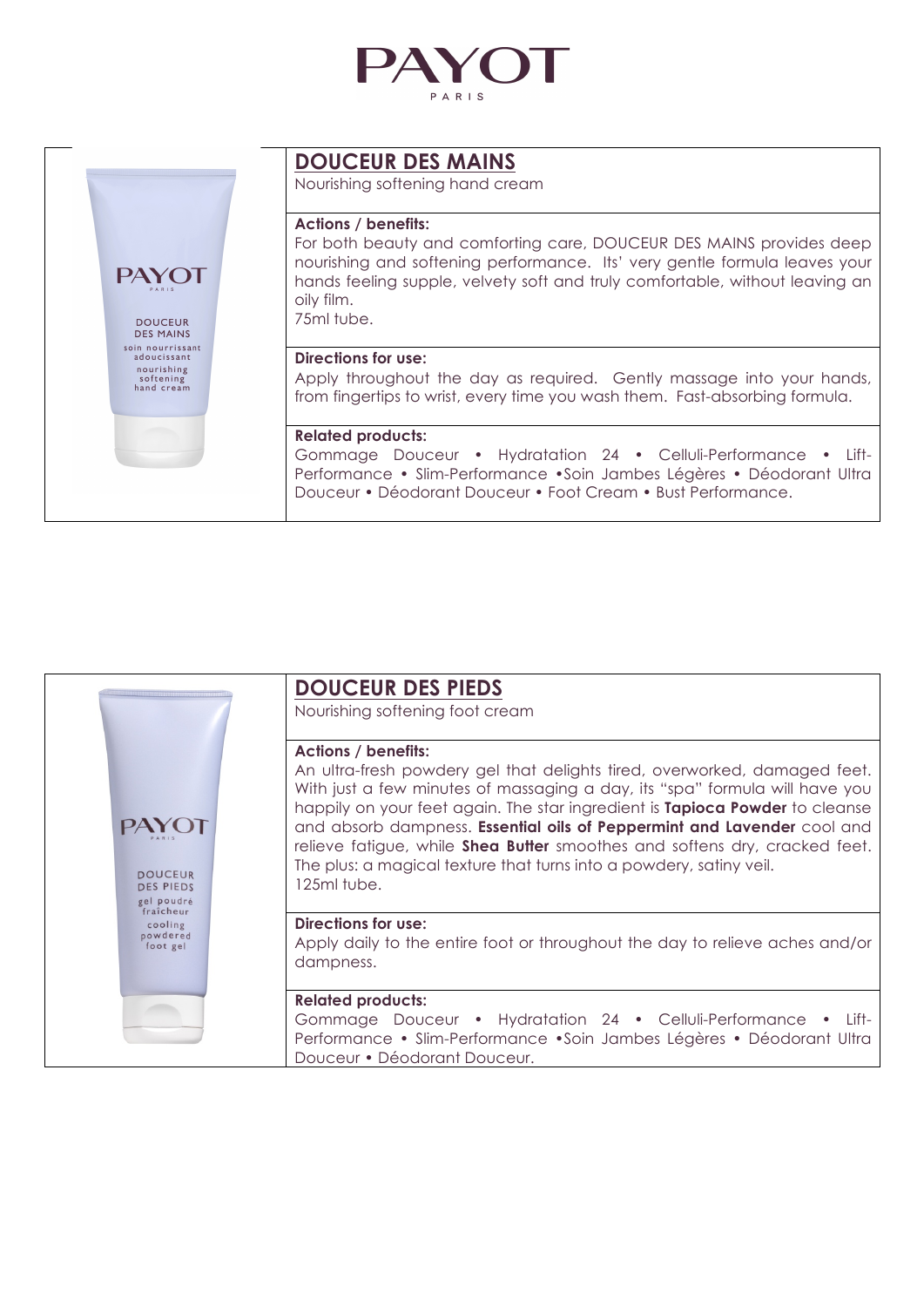

|                                                                                               | <b>DEODORANT DOUCEUR</b><br>Softening spray deodorant                                                                                                                                                                                                                                                           |
|-----------------------------------------------------------------------------------------------|-----------------------------------------------------------------------------------------------------------------------------------------------------------------------------------------------------------------------------------------------------------------------------------------------------------------|
| <b>PAYOT</b>                                                                                  | <b>Actions / benefits:</b><br>This spray is a clear lotion that helps prevent and reduce body odour by<br>controlling perspiration all day long. Its soft texture is enriched with soothing<br>ingredients, including Almond Extract. DEODORANT DOUCEUR can be used<br>by all skin types.<br>100ml pump-bottle. |
| DÉODORANT<br><b>DOUCEUR</b><br>déodorant spray<br>adoucissant<br>softening<br>spray deodorant | Directions for use:<br>Apply morning and evening after having a bath or a shower.                                                                                                                                                                                                                               |
|                                                                                               | <b>Related products:</b><br>Gommage Douceur • Hydratation 24 • Celluli-Performance • Lift-<br>Performance • Slim-Performance • Douceur des Mains • Soin Jambes<br>Légères.                                                                                                                                      |

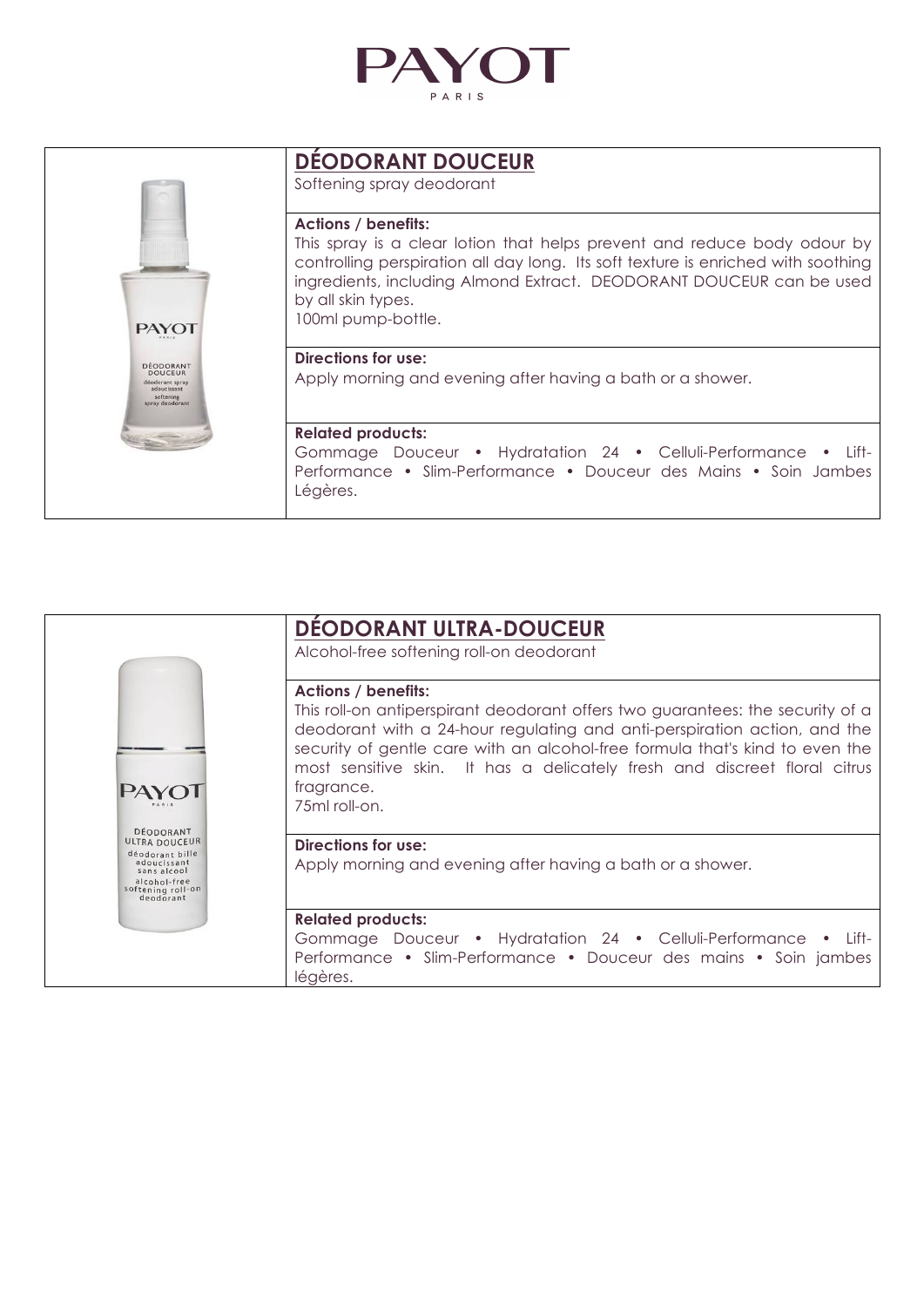

|                                                                                                           | <b>SOIN JAMBES LEGERES</b><br>Cooling relaxing light legs gel                                                                                                                                                                                                                                                                                                                                                                                                                                                                           |
|-----------------------------------------------------------------------------------------------------------|-----------------------------------------------------------------------------------------------------------------------------------------------------------------------------------------------------------------------------------------------------------------------------------------------------------------------------------------------------------------------------------------------------------------------------------------------------------------------------------------------------------------------------------------|
| <b>PAYOT</b><br>SOIN<br>AMBES LÉGÈRES<br>gel fraîcheur<br>délassant<br>cooling relaxing<br>light legs gel | <b>Actions / benefits:</b><br>This cooling relaxing gel immediately relieves tired, puffy legs and ankles,<br>with a long-lasting effect. The light, extra-fresh gel-cream is instantly<br>absorbed to give an instant feeling of well-being. <b>Hematite extract</b> ,<br>combined with the powerful draining and decongesting actions of <b>Arnica</b> ,<br>Horsetail Extract and Horse Chestnut activate the microcirculation. bcool<br>and refresh. A must-have for those on their feet all day and frequent fliers.<br>200ml tube. |
|                                                                                                           | Directions for use:<br>Apply daily, massaging lightly upwards from the ankles to the thighs.<br>Reapply during the day if necessary. Can be used on bare legs or over<br>hosiery.                                                                                                                                                                                                                                                                                                                                                       |
|                                                                                                           | <b>Related products:</b><br>Gommage Douceur • Hydratation 24 • Celluli-Performance • Lift-<br>Performance • Slim-Performance • Douceur des Mains • Déodorant Ultra<br>Douceur • Déodorant Douceur.                                                                                                                                                                                                                                                                                                                                      |

| SLIM-<br>PERFORMANCE<br>soin express minceur<br>express slimming care | <b>SLIM-PERFORMANCE</b><br>Express slimming care                                                                                                                                                                                                                                                                                                                                                    |
|-----------------------------------------------------------------------|-----------------------------------------------------------------------------------------------------------------------------------------------------------------------------------------------------------------------------------------------------------------------------------------------------------------------------------------------------------------------------------------------------|
|                                                                       | <b>Actions / benefits:</b><br>This ultra-fresh non sticky gel-cream slims hips, legs and reduces localised fat.<br><b>Ruscus extract</b> drains tissues and helps eliminate toxins while Yerba Mate<br>combined with Green tea stimulates fat elimination. Finally, L-Carnitine<br>transports fatty acid wastes to promote the release of fats. The figure looks<br>more harmonious.<br>200ml tube. |
|                                                                       | Directions for use:<br>Apply every day, morning and evening, working upwards with circular<br>movements. Be diligent about applying it twice daily, eat healthily and<br>exercise for the best results.                                                                                                                                                                                             |
|                                                                       | <b>Related products:</b><br>Gommage Douceur • Hydratation 24 • Celluli-Performance • Lift-<br>performance • Douceur des Mains • Déodorant Ultra Douceur • Déodorant<br>Douceur • Soin Jambes Légères • Foot Cream • Bust Performance.                                                                                                                                                               |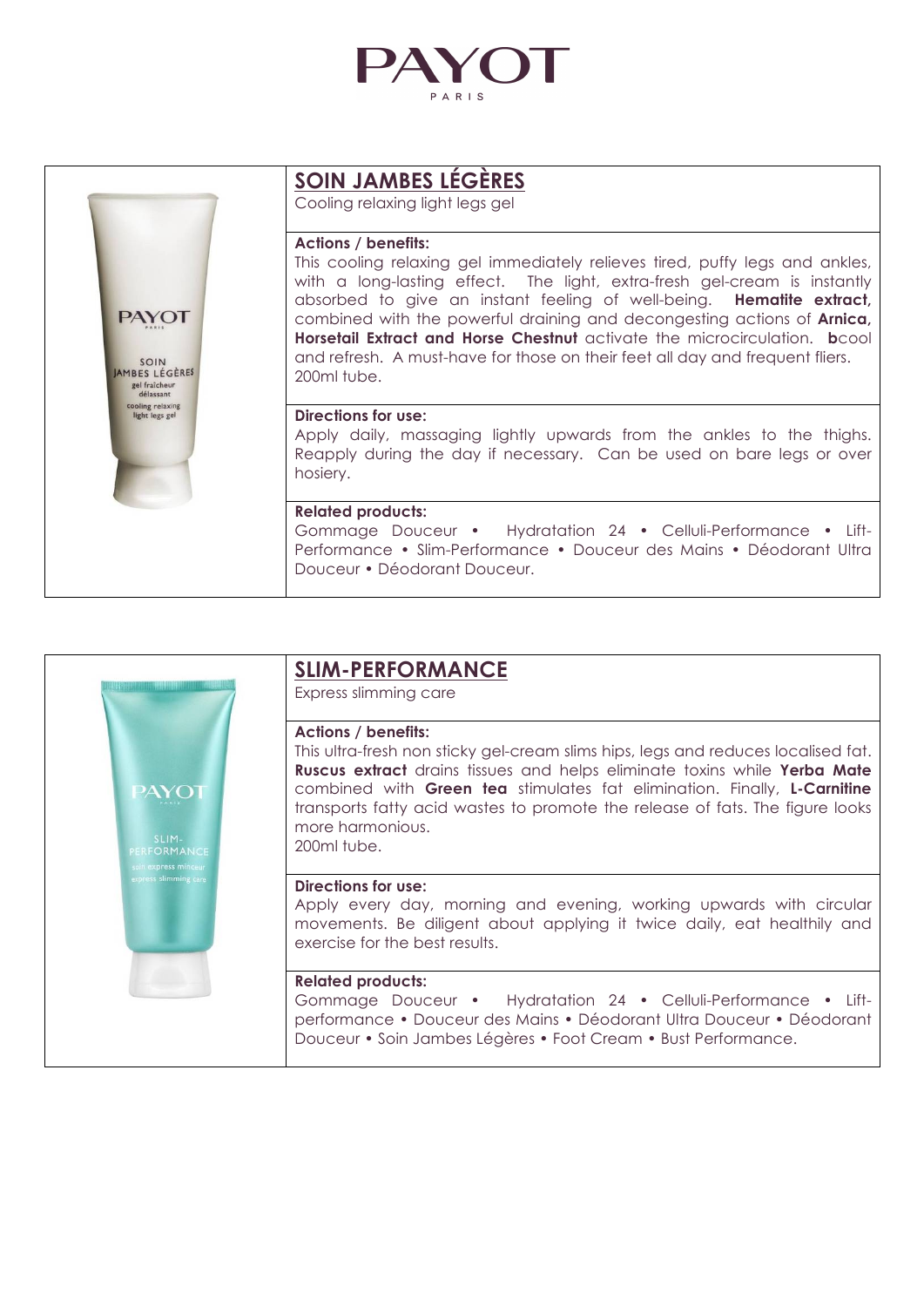